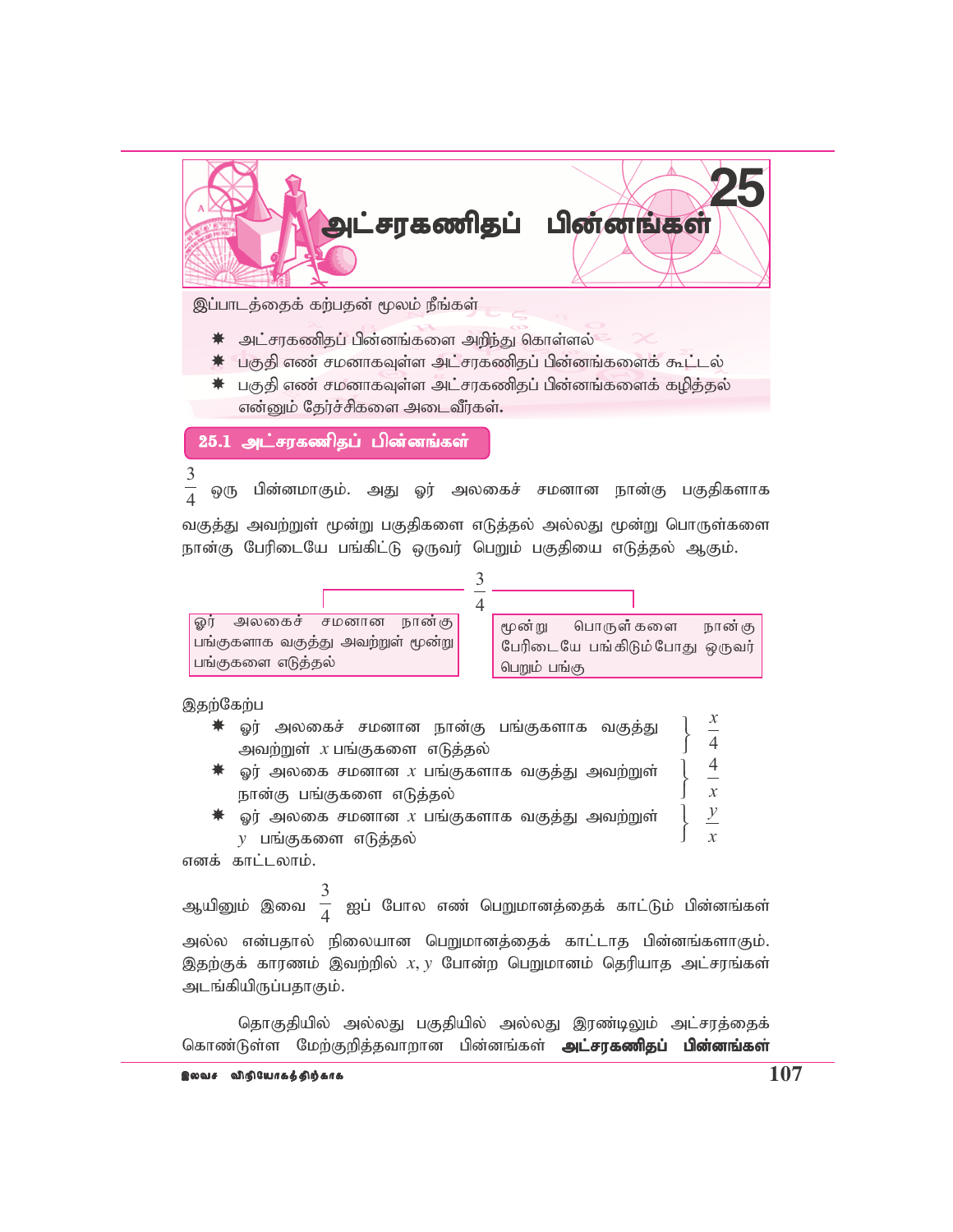எனப்படும். ஓர் அட்சரகணிதப் பின்னத்தில் பகுதியில் அல்லது தொகுதியில் அல்லது இரண்டிலும் அட்சரகணித உறுப்பொன்று அல்லது அட்சரகணிதக் கோவையொன்று இருக்க வேண்டும். ஓர் அட்சரத்தைக் கொண்ட உறுப்பு அட்சரகணித உறுப்பாவதுடன் ஓர் அட்சரகணித உறுப்பு இன்னோர் அட்சர ்கணித உறுப்புடன் அல்லது எண்களுடன் + அல்லது − குறியீடுகளினால் தொடர்புபடுத்தப்படும்போது அட்சரகணிதக் கோவைகள் உருவாகும்.

## உதாரணம் 25.1

- (i) பகுதியில் அட்சரகணித உறுப்பையுடைய அட்சரகணிதப் பின்னமொன்றை எழுதுக.
- (ii) தொகுதியில் அட்சரகணித உறுப்பையுடைய அட்சரகணிதப் பின்னமொன்றை எமுதுக.

(i) 
$$
\frac{5}{a}
$$
 (ii)  $\frac{p}{2}$ 

## உதாரணம் 25.2

- (i) பகுதியில் அட்சாகணிதக் கோவையொன்றையுடைய அட்சாகணிதப் பின்னமொன்றை எழுதுக.
- (ii) தொகுதியில் அட்சரகணிதக் கோவையொன்றையுடைய அட்சரகணிதப் பின்னமொன்றை எழுதுக.

(i) 
$$
\frac{2}{a+2}
$$
 (ii)  $\frac{a+3}{5}$ 

## உதாரணம் 25.3

பகுதியிலும் தொகுதியிலும் அட்சரகணித உறுப்பை அல்லது அட்சர கணிதக் கோவையைக் கொண்ட நான்கு அட்சரகணிதப் பின்னங்களை எழுதுக.

(i) 
$$
\frac{a}{a+2}
$$
 (ii)  $\frac{x}{a+2}$  (iii)  $\frac{5y}{2a-1}$  (iv)  $\frac{x-y}{2x+3y}$ 

## $U\omega$  $\dot{\theta}$  $\theta$  25.1

*x*

3

1. பின்வரும் பின்னங்களில் அட்சரகணிதப் பின்னங்களைத் தெரிந்தெடுத்து எழுதுக.

1

5

*a*

(i) 5 (ii) 3 (iii)  $\overline{x+2}$  (iv) 4 (v) *p* (vi) *x* 2. தொகுதி எண்  $a$  ஆகவுள்ள மூன்று அட்சரகணிதப் பின்னங்களை எழுதுக.

*x*

+ 3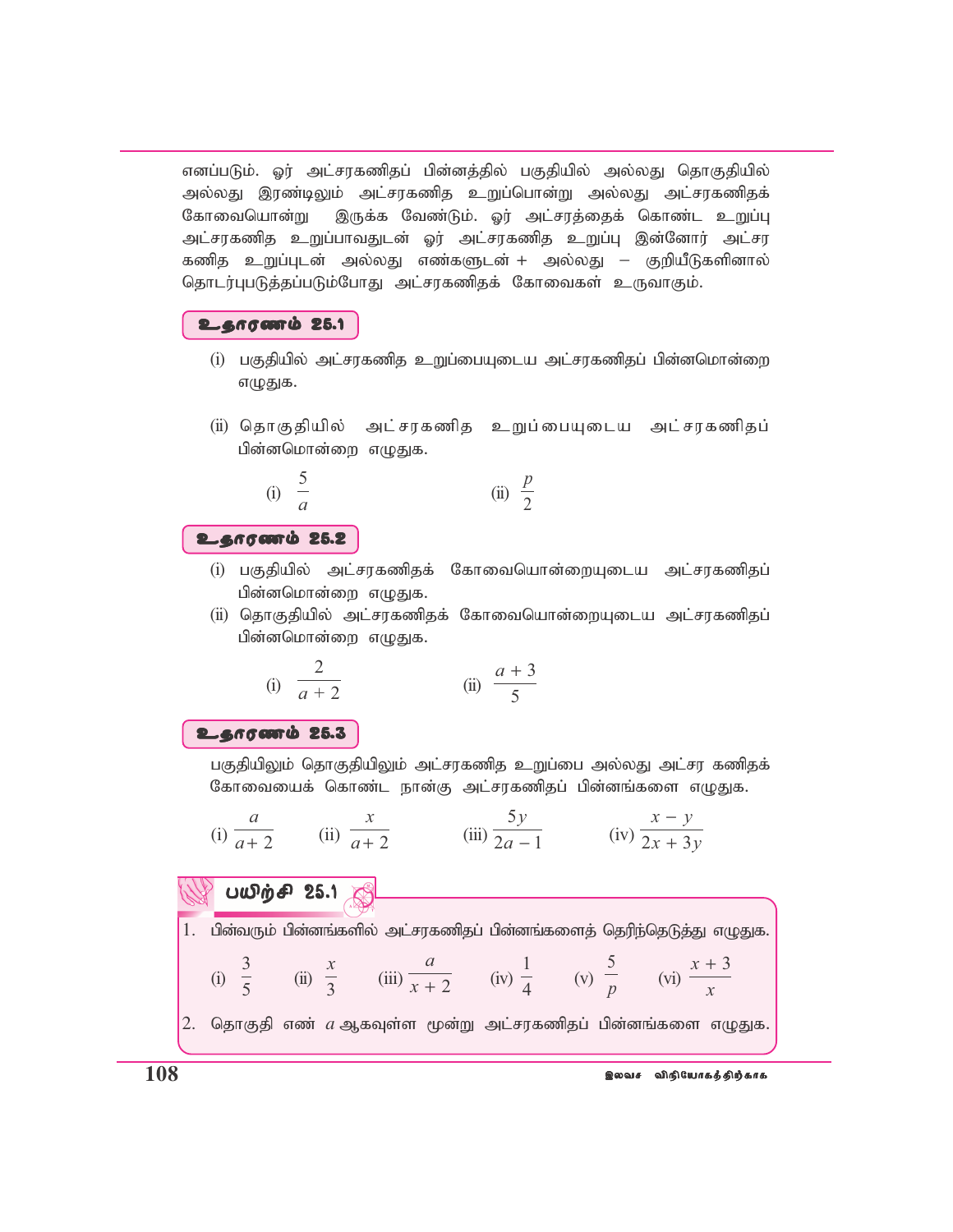- $\hat{\mathcal{C}}$ 3. பகுதி எண்  $x$  ஆகவுள்ள மூன்று அட்சரகணிதப் பின்னங்களை எழுதுக.
- 4. பகுதி எண்ணில்  $x$  இலான அட்சரகணிதக் கோவையைக் கொண்ட மூன்று அட்சரகணிதப் பின்னங்களை எழுதுக.
- 5. தொகுதி எண்ணில்  $a$  இலான அட்சரகணிதக் கோவையைக் கொண்ட மூன்று அட்சரகணிதப் பின்னங்களை எழுதுக.

25.2 சமனான எண் பெறுமானங்களைப் பகுதிகளில் கொண்ட அட்சர கணிதப் பின்னங்களைக் கூட்டலும் கழித்தலும்

எளிய பின்னங்களைக் கூட்டல், கழித்தல் என்பவற்றின்போது உபயோகித்த விதிகளைப் பிரயோகித்து அட்சரகணிதப் பின்னங்களைக் கூட்டல், கழித்தல் என்பன செய்யப்படும்.

| $\frac{1}{5} + \frac{1}{5} = \frac{2}{5}$ $\Rightarrow$ $\frac{x}{5} + \frac{x}{5} = \frac{2x}{5}$ |                                                                                                                        |
|----------------------------------------------------------------------------------------------------|------------------------------------------------------------------------------------------------------------------------|
|                                                                                                    | $\frac{4}{5} - \frac{1}{5} = \frac{3}{5}$ $\Rightarrow$ $\frac{4x}{5} - \frac{x}{5} = \frac{4x - x}{5} = \frac{3x}{5}$ |
| உதாரணம் 25.4                                                                                       | உதாரணம் 25.5                                                                                                           |
| சுருக்குக. $\frac{2x}{3} + \frac{2x}{3}$                                                           | சுருக்குக. $\frac{5x}{7} - \frac{2x}{7}$                                                                               |
| $\frac{2x}{3} + \frac{2x}{3}$                                                                      | $\frac{5x}{7} - \frac{2x}{7}$                                                                                          |
| $=\frac{2x+2x}{3}$                                                                                 | $=\frac{5x-2x}{7}$                                                                                                     |
| $=\frac{4x}{3}$                                                                                    | $=\frac{3x}{7}$                                                                                                        |
| உதாரணம் 25.6                                                                                       | உதாரணம் 25.7                                                                                                           |
| சுருக்குக. $\frac{3x}{10} + \frac{2x}{10} - \frac{x}{10}$                                          | சுருக்குக. $\frac{9x}{13} - \frac{2x}{13} - \frac{6x}{13}$                                                             |
| $\frac{3x}{10} + \frac{2x}{10} - \frac{x}{10}$                                                     | $\frac{9x}{13} - \frac{2x}{13} - \frac{6x}{13}$                                                                        |
| $=\frac{3x+2x-x}{10}$                                                                              | $=\frac{9x-2x-6x}{13}$                                                                                                 |
| $=\frac{4x}{10}$                                                                                   | $=\frac{x}{13}$                                                                                                        |
| $=\frac{2x}{5}$                                                                                    | (விடையை எளிய வடிவில் காட்டுதல்)                                                                                        |

;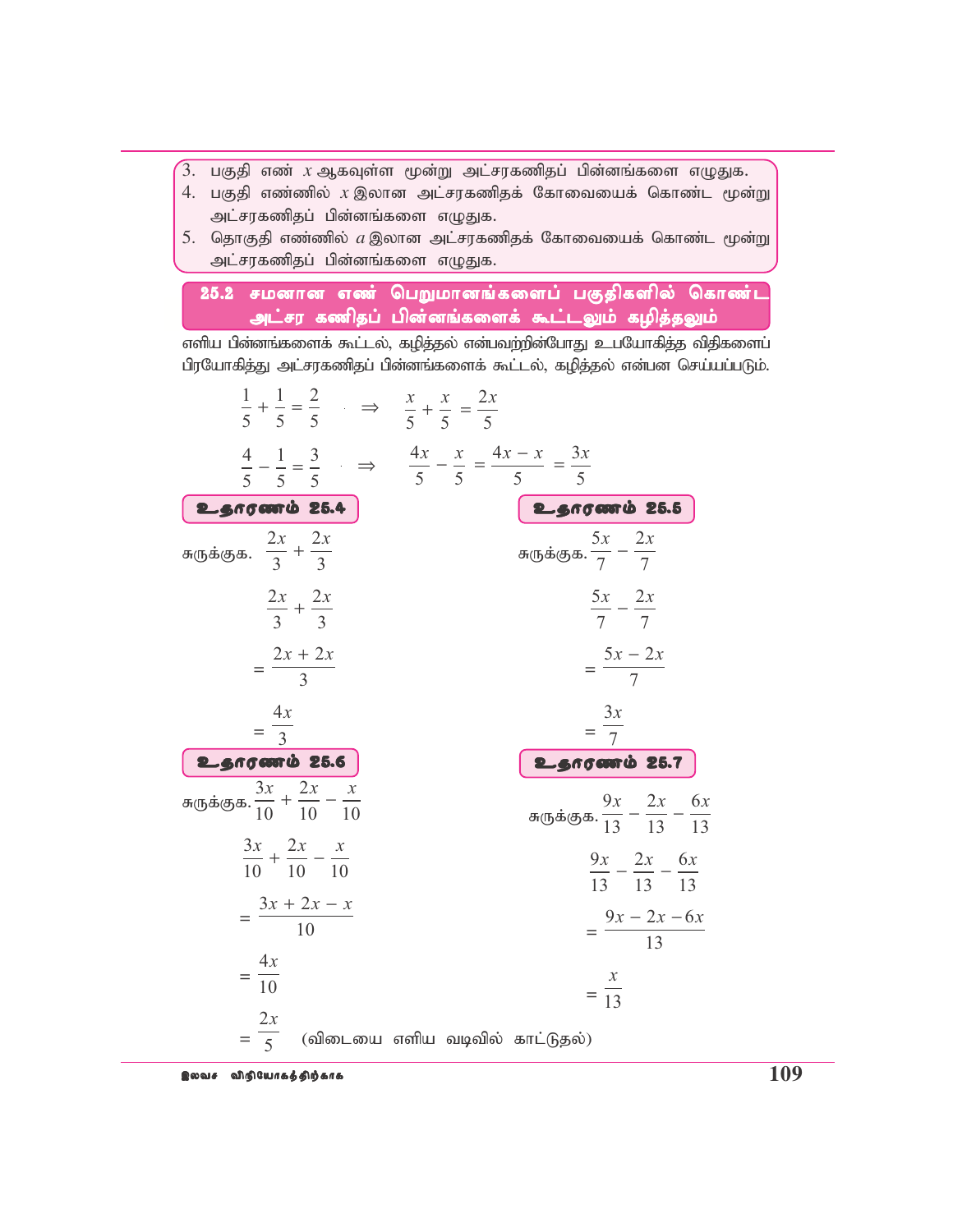| பயிற்சி 25.2                                                   |                                                                                                                                                        |                                          |  |  |  |
|----------------------------------------------------------------|--------------------------------------------------------------------------------------------------------------------------------------------------------|------------------------------------------|--|--|--|
| கீழே தரப்பட்டுள்ள அட்சர கணிதப் பின்னங்களை இயன்ற வரை சுருக்குக. |                                                                                                                                                        |                                          |  |  |  |
| (i) $\frac{a}{3} + \frac{a}{3}$                                | (ii) $\frac{2x}{5} + \frac{x}{5}$                                                                                                                      | (iii) $\frac{3x}{4} + \frac{2x}{4}$      |  |  |  |
| (iv) $\frac{5x}{6} + \frac{2x}{6} + \frac{x}{6}$               | (v) $\frac{2x}{3} - \frac{x}{3}$ (vi) $\frac{3a}{7} - \frac{a}{7}$                                                                                     |                                          |  |  |  |
| (vii) $\frac{3p}{10} - \frac{p}{10}$                           | (viii) $\frac{3x}{7} + \frac{2x}{7} - \frac{x}{7}$ (ix) $\frac{3a}{4} - \frac{a}{4} + \frac{5a}{4}$                                                    |                                          |  |  |  |
|                                                                | (x) $\frac{5x}{7} + \frac{2x}{7} - \frac{3x}{7}$ (xi) $\frac{5x}{9} - \frac{2x}{9} - \frac{x}{9}$ (xii) $\frac{6x}{11} - \frac{x}{11} - \frac{2x}{11}$ |                                          |  |  |  |
| 25.3 பகுதி எண்ணில் சமனான அட்சரகணித உறுப்பைக் கொண்ட அட்சர       | கணிதப் பின்னங்களைக் கூட்டலும் கழித்தலும்                                                                                                               |                                          |  |  |  |
| உதாரணம் 25.8                                                   | உதாரணம் 25.9                                                                                                                                           | உதாரணம் 25.10                            |  |  |  |
| சுருக்குக. $\frac{5}{x} + \frac{3}{x}$                         | சுருக்குக. $\frac{2}{5a} + \frac{7}{5a}$                                                                                                               | சுருக்குக. $\frac{8}{3x} - \frac{2}{3x}$ |  |  |  |
| $rac{5}{-} + \frac{3}{-}$<br>$x \quad x$                       | $\frac{2}{5a} + \frac{7}{5a}$                                                                                                                          | $\frac{8}{3x} - \frac{2}{3x}$            |  |  |  |
| $=\frac{5+3}{x}$                                               | $=\frac{2+7}{5a}$                                                                                                                                      | $=\frac{8-2}{3x}$                        |  |  |  |
| $=\frac{8}{x}$                                                 | $=\frac{9}{5a}$                                                                                                                                        | $=\frac{\cancel{6}^2}{\cancel{3}x}$      |  |  |  |
|                                                                |                                                                                                                                                        | $=\frac{2}{x}$<br>$\mathcal{X}$          |  |  |  |
| பயிற்சி 25.3 கு                                                |                                                                                                                                                        |                                          |  |  |  |
| கீழே தரப்பட்டுள்ள அட்சரகணிதப் பின்னங்களை இயன்றவரை சுருக்குக.   |                                                                                                                                                        |                                          |  |  |  |
| (i) $\frac{3}{a} + \frac{3}{a}$                                | (ii) $\frac{5}{x} + \frac{2}{x}$                                                                                                                       | (iii) $\frac{7}{3a} + \frac{2}{3a}$      |  |  |  |
|                                                                |                                                                                                                                                        |                                          |  |  |  |

**110** ,ytr tpepNahfj;jpw;fhf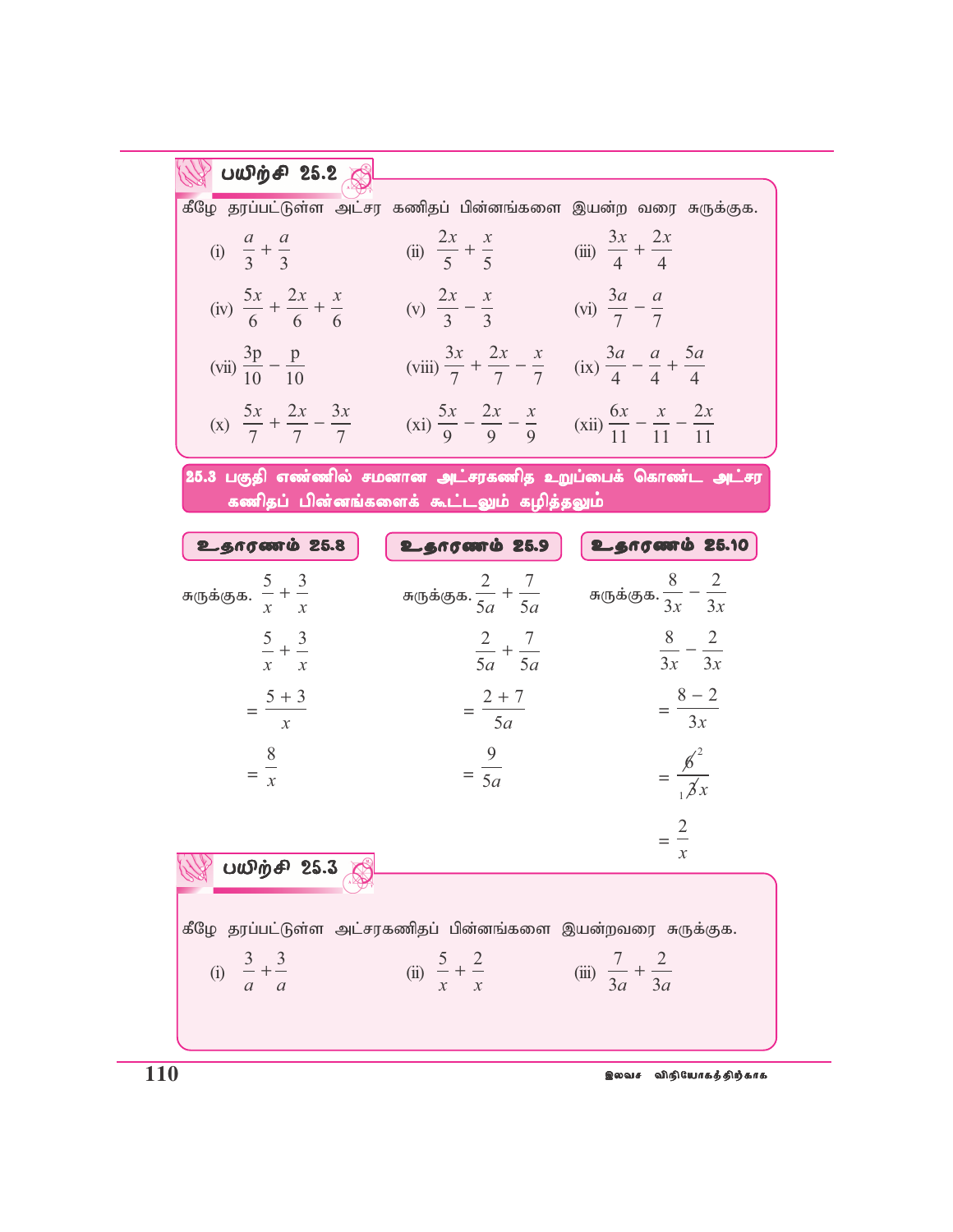$$
(iv) \frac{5}{p} + \frac{2}{p} + \frac{3}{p} \t\t\t (v) \frac{3}{x} - \frac{1}{x} \t\t\t (vi) \frac{7}{3a} - \frac{2}{3a}
$$
  
\n
$$
(vii) \frac{7}{10p} - \frac{2}{10p} \t\t (viii) \frac{3}{2x} + \frac{5}{2x} - \frac{1}{2x} \t\t (ix) \frac{1}{2m} + \frac{3}{2m} - \frac{1}{2m}
$$
  
\n
$$
(x) \frac{5}{x} - \frac{2}{x} + \frac{3}{x} \t\t (xi) \frac{6}{y} - \frac{1}{y} - \frac{4}{y} \t\t (xi) \frac{1}{7b} - \frac{3}{7b} - \frac{2}{7b}
$$
  
\n**25.4** L( $\frac{2}{3}$ )**ln 25.19 26.10 26.11 27.1 36.10 38.10 49.1 39.1 41.10 30.10 41.11 43.11 45.12 46.13 47.1 48.10 49.10 41.11 45.12 46.13 47.12 47.13 48.14 49.15 41.16 45.17 46.19.10 47.11 48.11 49.10 41.11 41.12 41.13 41.14 41.15 41.16 41.17 41.19 41.10 41.11 41.11 41.12**

 $\hat{\mathbf{g}}$ லவச விநியோகத்திற்காக  $111$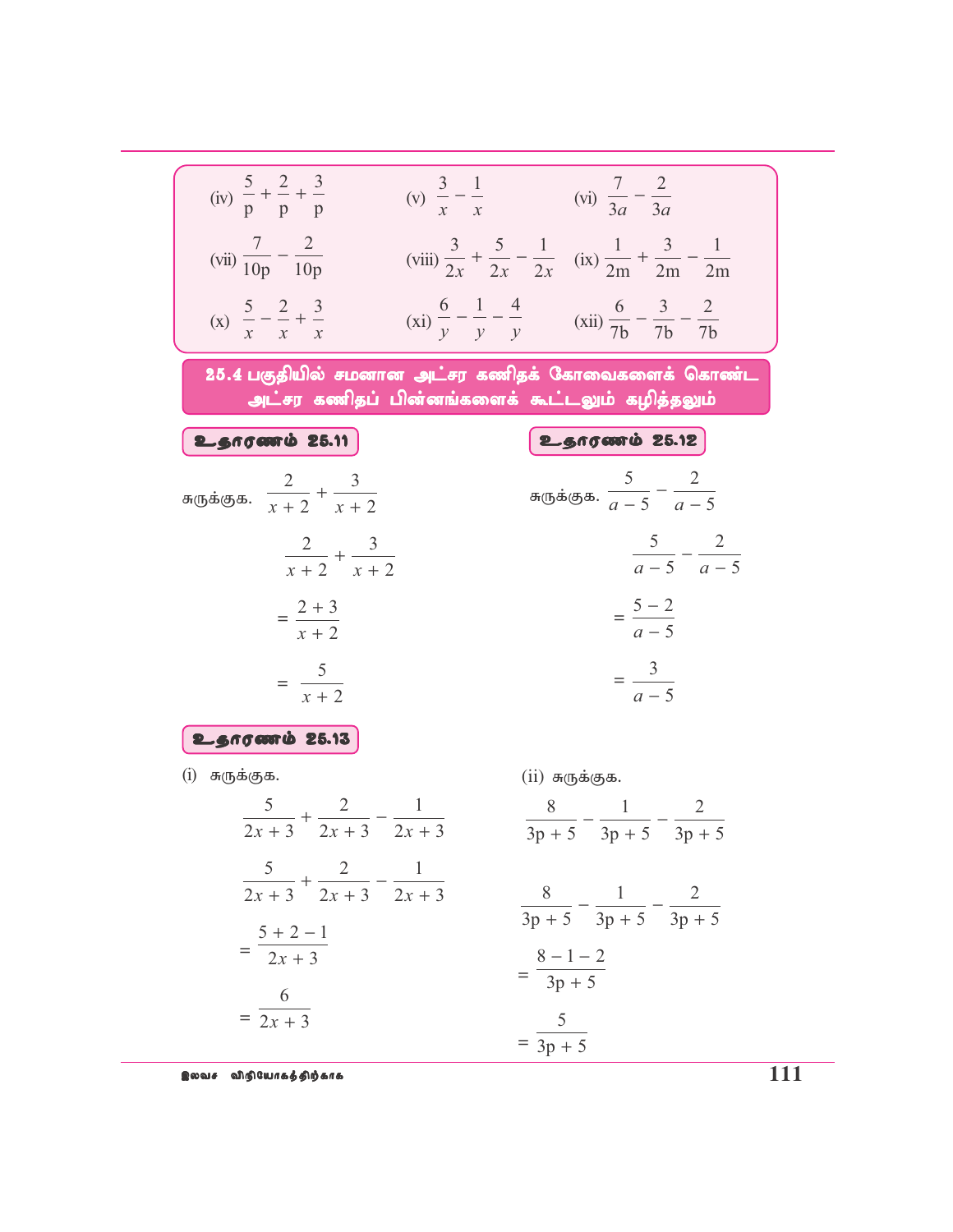| UUDip 4   | 25.4                                               |
|-----------|----------------------------------------------------|
| σπ(55.65) |                                                    |
| σ(65.65)  |                                                    |
| 0         | $\frac{3}{x+1} + \frac{2}{x+1}$                    |
| 0         | $\frac{7}{x+1} + \frac{2}{x+1}$                    |
| 0         | $\frac{5}{x+2} + \frac{1}{x+3}$                    |
| 0         | $\frac{5}{x+4} + \frac{2}{x+4} + \frac{1}{x+4}$    |
| 0         | $\frac{5}{x+2} - \frac{1}{a+2}$                    |
| 0         | $\frac{5}{x-1} - \frac{3}{x-1}$                    |
| 0         | $\frac{7}{x-1} - \frac{2}{x-1}$                    |
| 0         | $\frac{1}{x+2} + \frac{5}{x+2} - \frac{2}{x+2}$    |
| 25.5      | $\frac{1}{x+5} + \frac{5}{a+5} - \frac{2}{a+5}$    |
| 0         | $\frac{3}{3x+2} - \frac{1}{3x+2} + \frac{4}{3x+2}$ |
| 25.6      | $\frac{1}{35} + \frac{1}{35} - \frac{2}{35}$       |
| 0         | $\frac{1}{35} + \frac{1}{35} - \frac{2}{35}$       |
| 0         | $\frac{1}{35} + \frac{1}{35} + \frac{1}{5}$        |
| 0         | $\frac{1}{35} + \frac{1}{35}$                      |
| 0         | $\frac{1}{35} + \frac{1}{5}$                       |
| 0         |                                                    |

**112** ,ytr tpepNahfj;jpw;fhf